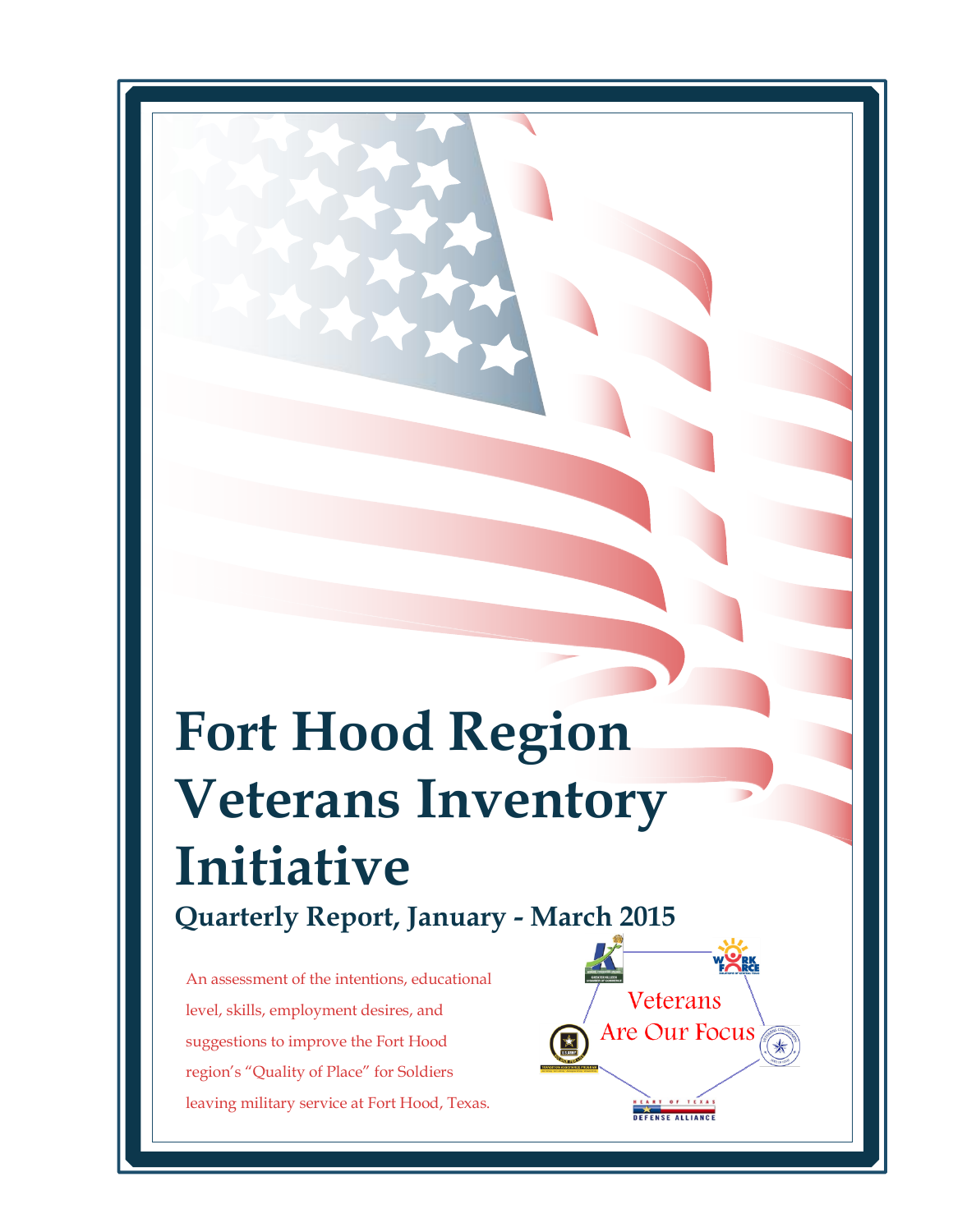

#### **Quarterly Report: 2nd Quarter, FY 2015**

(January - March 2015)

**A. BACKGROUND**: Operation Economic Transformation is the Greater Killeen Chamber of Commerce plan to identify, measure, and capitalize on new and emerging economic development opportunities present in the Fort Hood region. One key recommendation was to regularly administer a survey designed to capture insightful information regarding the skills and desired career fields of veterans separating from military service at Fort Hood. In July 2006, the following parties entered into a Memorandum of Understanding (MOU) to routinely inventory the intentions, educational level, skills, employment desires, and suggestions of separating Soldiers in order to improve the Fort Hood regional "Quality of Place":

- Fort Hood Adjutant General/Army Career and Alumni Program (ACAP)
- Workforce Solutions of Central Texas Board
- Workforce Solutions of Central Texas Service Centers
- Greater Killeen Chamber of Commerce
- Heart Of Texas Defense Alliance
- Texas Veterans Commission

Data is collected via a voluntary ten-question survey administered during either the Transition Assistance Program (TAP) workshop or installation final clearance<sup>1</sup>. The purpose for the collection and analysis of this data is threefold:

1. Develop and retain the region's skilled and motivated military Veteran workforce;

2. Foster innovation and entrepreneurship; retain existing businesses, and attract new business to the region; and

3. Align the efforts of the participating agencies to enhance options for current and future/potential residents.

#### **B. DEMOGRAPHICS**

1. For the 2nd Quarter (January - March 2015), 1874 Soldiers completing their military service responded to the survey with the demographics graphed below.



#### **DEMOGRAPHIC DISTRIBUTION**

**2nd Qtr 2015**

 $1$  Retiring Soldiers may participate in TAP up to two years prior to their retirement date, while non-retiring Soldiers may participate up to one year in advance. Effective November 2012, all Soldiers separating from the military are required to attend the TAP seminar and will provide the opportunity for more Soldiers to participate in the optional Veterans Inventory Initiative survey.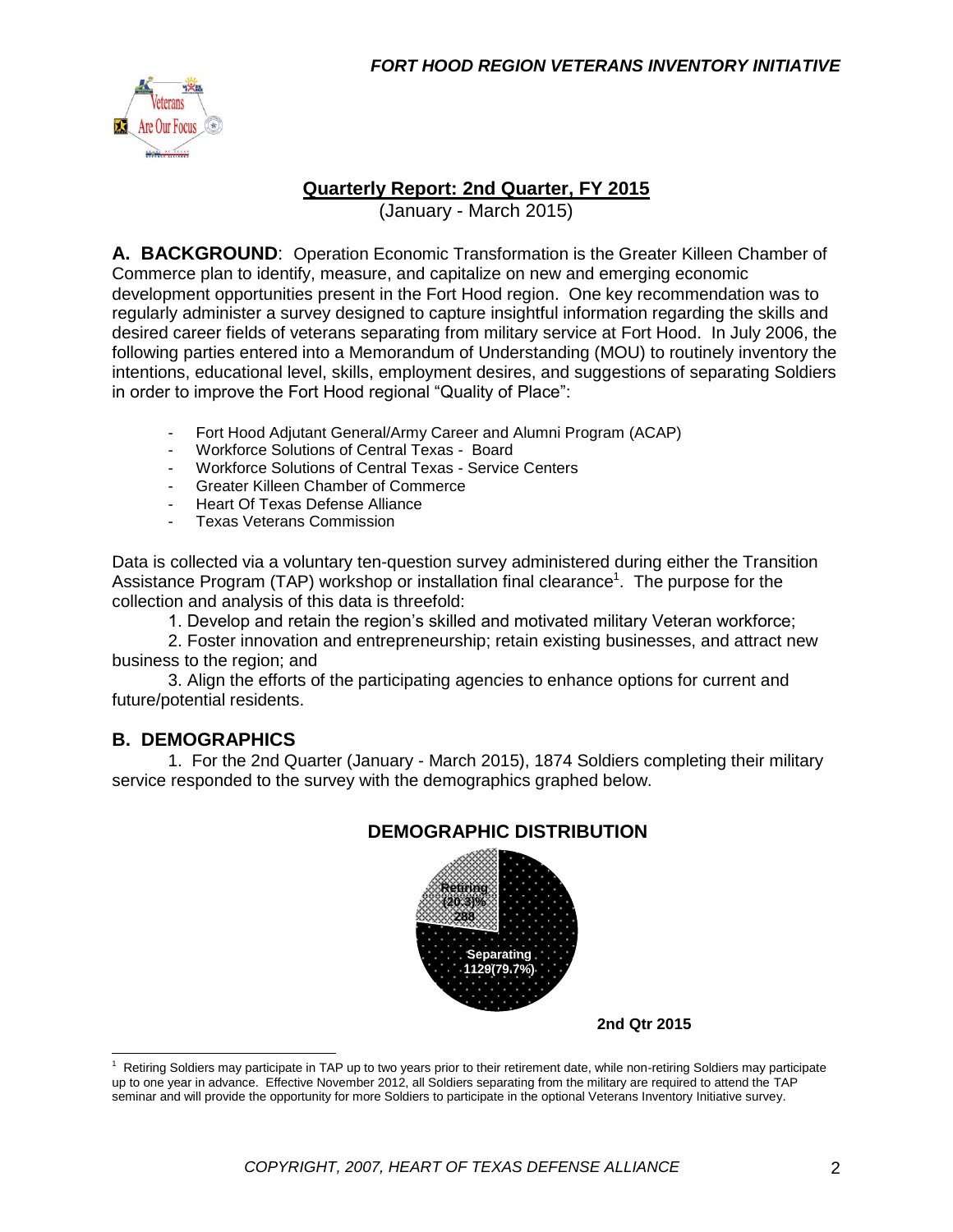

2. The Veteran's Inventory Initiative has collected data on Soldiers separating from the service at Fort Hood since FY 2007 and reports have been based on responses from a total of 30,214 separating Soldiers. The graph below charts the results of those who responded to this new survey implemented during the TAP seminar since 3rd quarter 2014. While the number of those separating from the service is increasing, those who are retiring reflect a downward trend (except for this quarter). This could be a result of the gradual drawdown for those separating, as well as Soldiers retiring due to medical separation. Of note, FY 2009 - FY 2013 had an average of 16% retirees, which did not include medical. We will continue to monitor these results.



# **Percentage of Separations by Type**

|                                          | Separation | Retirement |
|------------------------------------------|------------|------------|
| $\blacksquare$ 3rd Qtr 14                | 75.9       | 24         |
| ■ 4th Qtr 14                             | 78         | 22         |
| ■ 1st Qtr 15                             | 79.7       | 20.3       |
| $\blacksquare$ 2nd Qtr 15 $\blacksquare$ |            | 23         |

**C. INTENTIONS ON STAYING IN THE REGION**: The respondents were surveyed regarding their intentions on remaining in the region (within 30 miles of Fort Hood – generally equating to the Killeen-Temple-Fort Hood Metropolitan Statistical Area) when their service ended. Of the 1874 respondents, 256 did not know at that time.

1. 419 respondents (representing 22.4% of all respondents) indicated they intended to stay in the region. An additional 532 (28.4%) who responded to the survey, indicated they would do so if desirable employment were available.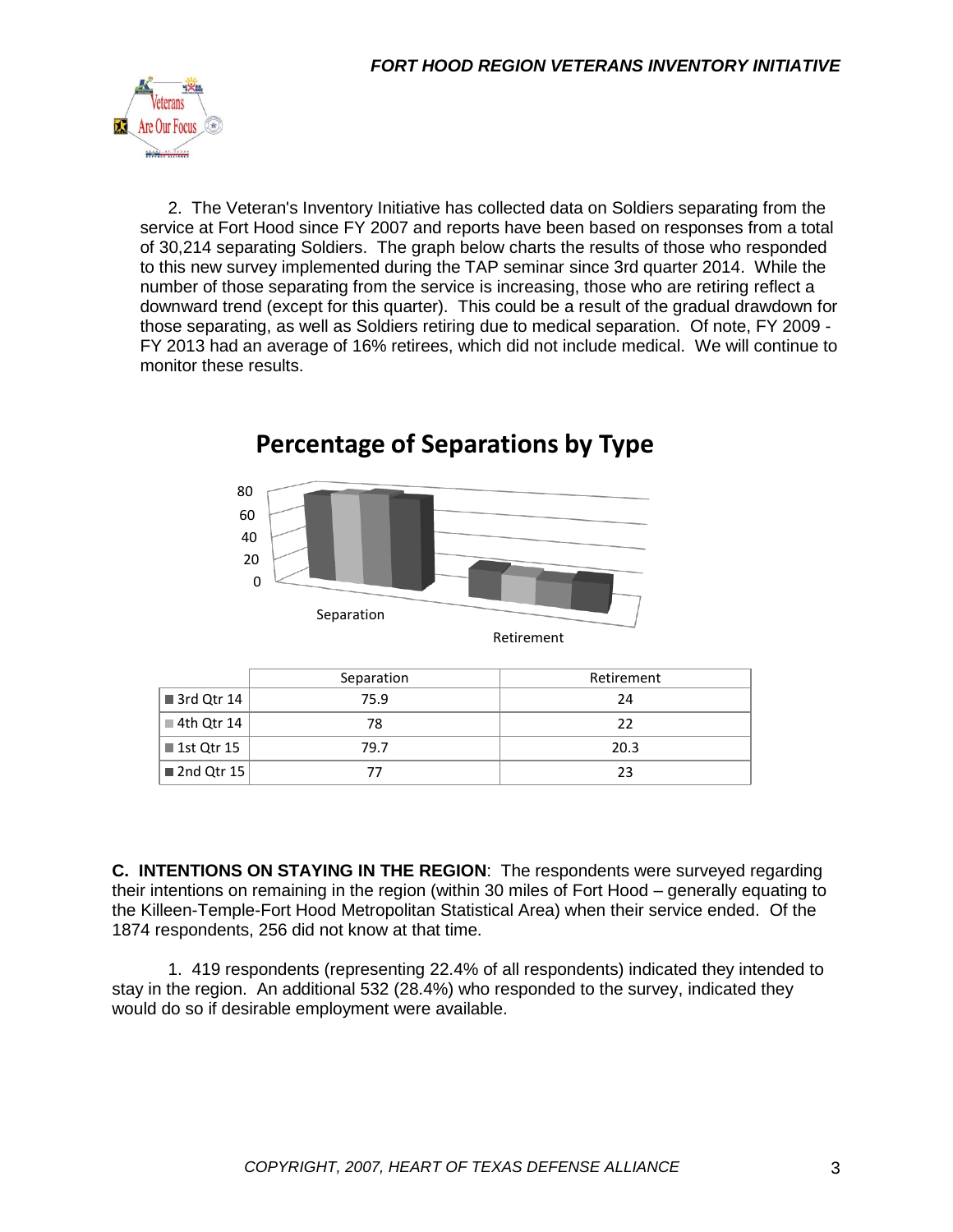



2. When analyzing data of Soldiers' intentions on remaining in the Temple-Killeen-Fort Hood MSA from October 2007 to March 2015, the graph below indicates that the percent of Soldiers intending to remain in the area has consistently averaged between 29 and 41 percent, however, the trend has been downward for the most part since 2011. Prior to November 2012, TAP was voluntary, and many participating Soldiers were close to their separation date when they participated in the survey. It is likely that many of them already intended to remain in Central Texas at that point. And although the amount of those intending to stay is dropping, the amount of those retiring and staying in the area has consistently been increasing.

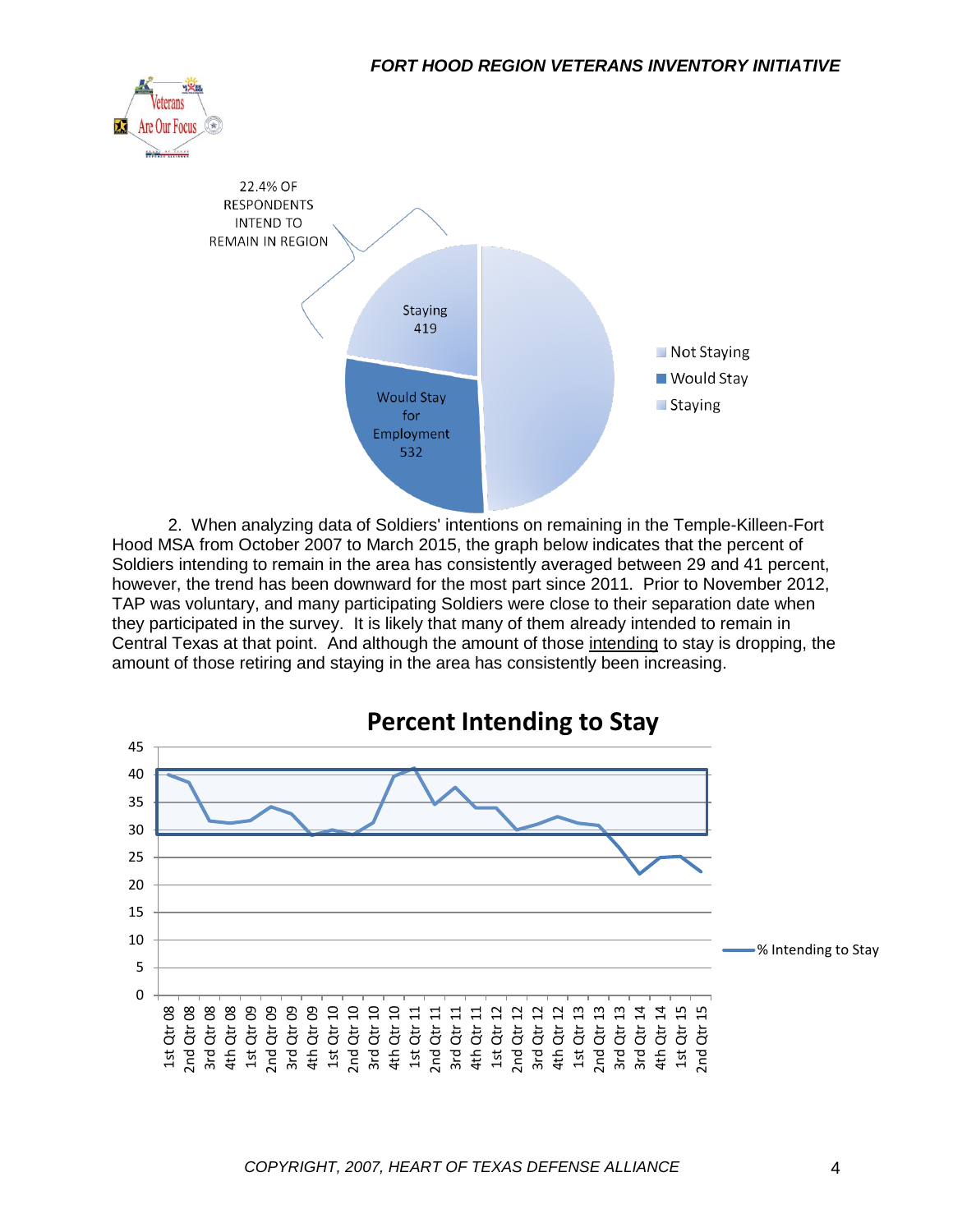

3. Military retirees residing in the MSA: While the Veterans Inventory Initiative only surveys the intent of Soldiers departing the service, it is possible to more accurately track the disposition of the retiring population using data from the Retired Army Personnel System, which provides the actual numbers of retired Soldiers to zip code level. Also, according to the Retired Army Personnel System data shown below, the cities of Killeen, Harker Heights, Belton, and Nolanville experienced retiree growth rates exceeding the MSA average of 24% for the six year period of 2009-2015.

|                       | <b>JUNE</b><br>2009 | <b>MARCH</b><br>2015 | % GROWTH<br>2009 - 2015 |
|-----------------------|---------------------|----------------------|-------------------------|
| <b>KILLEEN</b>        | 8120                | 10425                | $+28.4$                 |
| <b>COPPERAS COVE</b>  | 3028                | 3424                 | $+13.1$                 |
| <b>HARKER HEIGHTS</b> | 1843                | 2462                 | $+33.6$                 |
| <b>TEMPLE</b>         | 1150                | 1341                 | $+16.6$                 |
| <b>KEMPNER</b>        | 884                 | 1016                 | $+14.9$                 |
| <b>BELTON</b>         | 826                 | 1041                 | $+26.0$                 |
| <b>LAMPASAS</b>       | 356                 | 388                  | $+9.0$                  |
| <b>GATESVILLE</b>     | 350                 | 408                  | $+16.6$                 |
| <b>NOLANVILLE</b>     | 266                 | 357                  | $+34.2$                 |
| <b>SALADO</b>         | 206                 | 249                  | $+20.9$                 |
| <b>MSA</b>            | 17029               | 21111                | $+24.0$                 |

In an economic impact study released in December 2012, Texas comptroller Susan Combs reported that more than 250,000 retirees and their families remained within traveling distance of the post. Additionally, while the nation has continued to experience the effects of the slowly recovering economy as a result of the recession, for this reporting period, below are some key data points:

a. From November 2013 to November 2014, there has been an increase in nonagricultural employment by 2.3% (according to the Texas Labor Market Review, Texas Workforce Commission, December 2014),

http://www.tracer2.com/admin/uploadedPublications/2125\_TLMR-December\_14.pdf.

b. The Killeen-Temple-Fort Hood MSA holds the  $3<sup>rd</sup>$  spot in the state of Texas for Leading Mid-Size City in the Prime Workforce category and  $12<sup>th</sup>$  overall in the United States, http://killeenchamber.com/index.php/news/article/area-development-ranks-the-killeen-templefort-hood-msa-12th-nationally-7th, July 2014.

c. According to the June 2014 Texas Labor Market Review, the Killeen-Temple-Fort Hood MSA increased employment over the year by 10.3 percent and decreased unemployment by 1%, http://killeenchamber.com/index.php/news/article/area-development-ranks-the-killeentemple-fort-hood-msa-12th-nationally-7th, July 2014.

d. The Killeen-Temple-Fort Hood MSA economy ranked fourth strongest in the state, and 13th strongest in the nation - just behind Houston, San Antonio, and Austin (according to Policom Corporation, http://www.policom.com/2014%20MetroRank.htm, June 2014.)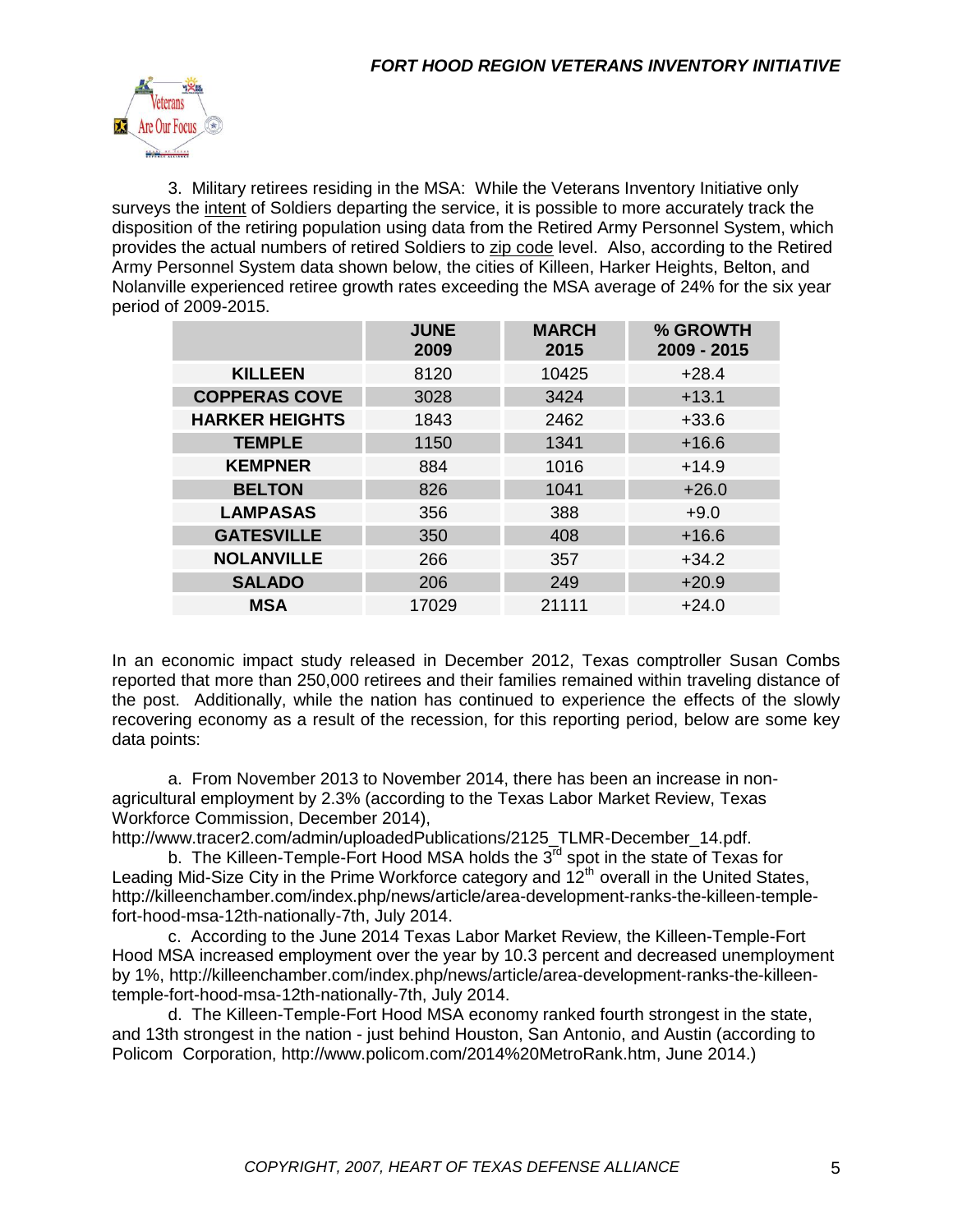

e. WalletHub.com reported that while the United States experienced the lowest population growth since the 1930s, Killeen was ranked number 18 in the nation for the fastest growing city, http://wallethub.com/edu/fastest-growing-cities/7010/, 2014.

In addition to these indicators of economic stability for the Killeen-Temple-Fort Hood MSA, the Texas comptroller also stated in the 2012 economic report that Fort Hood's economic impact climbed to \$25.3 billion statewide, which was a 150% increase in comparison to the 2008 report. Comptroller Susan Combs stated "Fort Hood is an economic engine that helps growth in Texas." The report states that Fort Hood was also indirectly responsible for 214,344 jobs throughout Texas, in addition to the 68,942 jobs in the Fort Hood MSA.

**D. MILITARY OCCUPATIONAL SPECIALITIES**: Departing Soldiers represented 204 different Military Occupational Specialties (MOS). However, 77.3% (1339 of the 1733 valid respondents) can be grouped into five general areas: Combat Arms, Logistics/Transportation, Maintainers/Repairers, Medical , and Information Technology/Communications. The sixth area on the following chart is comprised of the remaining 394 Soldiers leaving the service with an MOS other than those five areas.



#### **COMBAT ARMS**

Traditionally, Combat Arms is the largest group and remains the largest group this quarter. Most, if not all, will be combat veterans of the Iraq/Afghanistan campaigns, which have a distinctive small-unit focus by their nature. Therefore, in addition to the skills listed below, these Soldiers would likely have extensive leadership and staff planning skills that far surpass those of their civilian peers.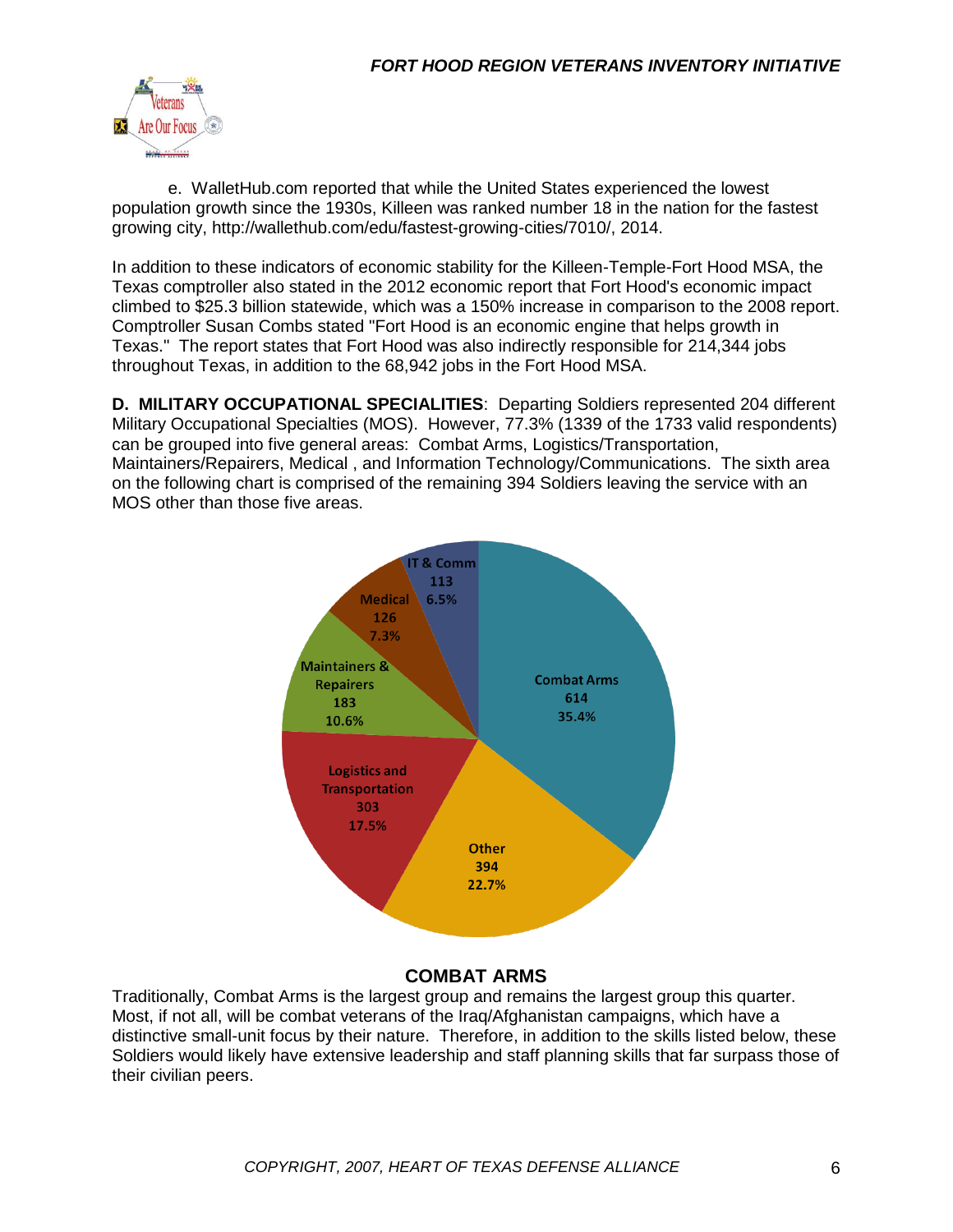

Soldiers in combat arms comprise 35.4%(614/1733) of the separating population.

| Infantry $(295)$                     | Member or leader who individually employs small arms/heavy anti-<br>armor weapons in support of combat operations                                                                                                                     |
|--------------------------------------|---------------------------------------------------------------------------------------------------------------------------------------------------------------------------------------------------------------------------------------|
| <b>Armor</b> (153)                   | Member or leader who employs main battle tanks or cavalry fighting<br>vehicles in combat operations, and performs reconnaissance and<br>security.                                                                                     |
| Field Artillery (117)                | Operate or supervise high technology cannon artillery weapons,<br>automated tactical data systems, intelligence activities, target<br>processing, radar operations, artillery surveying operations, or<br>meteorological observation. |
| <b>Air Defense Artillery</b><br>(49) | Operate command/control/communications/computer information<br>systems or the lightweight, highly mobile Avenger or medium weight<br>Patriot Air Defense Missile systems.                                                             |

#### **LOGISTICS AND TRANSPORTATION**

Soldiers serving in the logistics and transportation fields comprise 17.5%(303/1733) of the separating population. The top five categories are shown below.

| <b>Motor Transport</b><br>Operator (51)         | Supervises and operates wheel vehicles to transport personnel and<br>cargo. Oversees and checks proper loading and unloading of cargo<br>on vehicles and trailers.                                     |
|-------------------------------------------------|--------------------------------------------------------------------------------------------------------------------------------------------------------------------------------------------------------|
| <b>Automated Logistical</b><br>Specialists (49) | Supervise and perform management or stock record/warehouse<br>functions pertaining to receipt, storage, distribution and issue, and<br>maintain equipment records and parts.                           |
| <b>Unit Supply</b><br>Specialists (44)          | Supervise or perform duties involving the request, receipt, storage,<br>issue, accountability, and preservation of individual, organizational,<br>installation, and expendable supplies and equipment. |
| <b>Petroleum Supply</b><br>Specialists (44)     | Supervise the receipt, storage, accountability, and cares for<br>dispensing, issuing and shipping bulk or packaged petroleum, oils,<br>and lubricants.                                                 |
| <b>Food Service</b><br><b>Specialists (39)</b>  | Supervise or prepares, cooks and serves food in field or garrison<br>food service operations.                                                                                                          |

#### **MAINTAINERS/ REPAIRERS**

Soldiers that work in the field of maintenance and repair comprise 10.6%(183/1733) of the separating population. The top four categories are shown below.

| are coparating population. This top roar catogoned are chomic polonic |                                                                                                                                                                                                                                                                                                                                                                                                                                       |  |  |
|-----------------------------------------------------------------------|---------------------------------------------------------------------------------------------------------------------------------------------------------------------------------------------------------------------------------------------------------------------------------------------------------------------------------------------------------------------------------------------------------------------------------------|--|--|
| <b>Wheeled Vehicle</b>                                                | Supervise and perform unit, direct support and general support level                                                                                                                                                                                                                                                                                                                                                                  |  |  |
| <b>Mechanics (76)</b>                                                 | maintenance and recovery operations on light and heavy wheeled                                                                                                                                                                                                                                                                                                                                                                        |  |  |
|                                                                       | vehicles, their associated trailers and material handling equipment.                                                                                                                                                                                                                                                                                                                                                                  |  |  |
| Special purpose (44)                                                  | 15 different low-density fields that require a degree of technical skills<br>that would support the repair and maintenance of Army vehicles and<br>equipment. These skills include metal workers (welders),<br>machinists, small arms and fire control repair, power generation,<br>computer/detection systems, radar, avionic communication<br>equipment, and special purpose equipment (such as HVAC and<br>refrigeration systems). |  |  |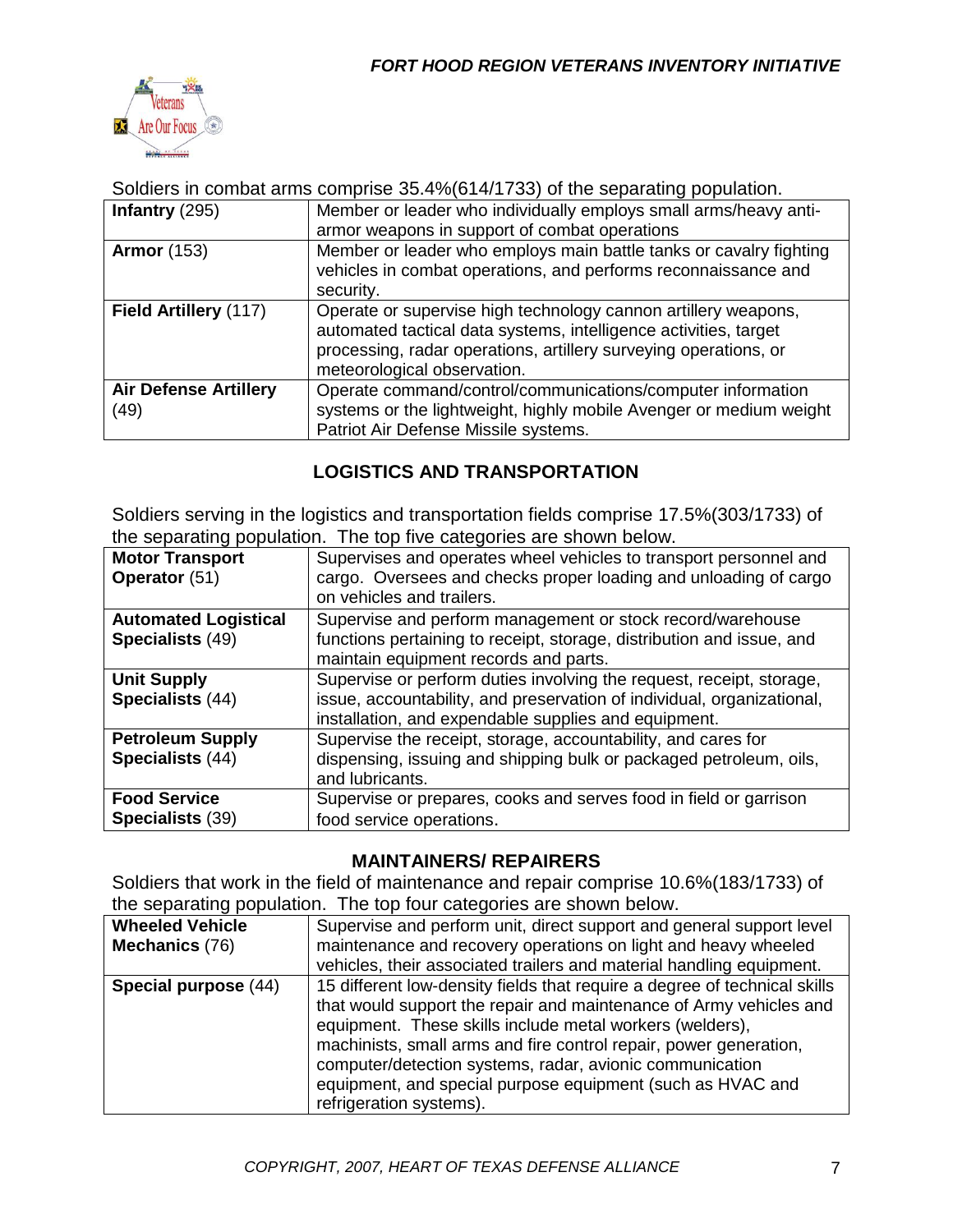

| <b>Aviation repairers (34)</b>           | 9 different enlisted specialties (less pilots and air traffic controllers)<br>ranging from aircraft structural repairers to airframe-specific<br>armament/electrical/avionics system repairers.                                                                                                                                  |
|------------------------------------------|----------------------------------------------------------------------------------------------------------------------------------------------------------------------------------------------------------------------------------------------------------------------------------------------------------------------------------|
| <b>Tracked Vehicle</b><br>Mechanics (34) | Perform or supervise unit maintenance, diagnose, and troubleshoot<br>malfunctions on gas turbine and diesel power plants; the suspension,<br>steering, hydraulics, auxiliary power units, and the armament/fire<br>control systems on tracked vehicles including the M1 Abrams main<br>battle tank and Bradley Fighting Vehicle. |

#### **MEDICAL**

Personnel in the medical field make up 7.3%(126/1733) of the separating population. The top two categories are shown below.

| <b>Health Care Specialist</b><br>(89) | Provide emergency medical treatment, limited primary care, force<br>health protection, evacuation in a variety of operational and clinical<br>settings from point of injury or illness through the continuum of<br>military health care under the supervision of a physician, nurse or<br>physician's assistant. As a field combat medic, provides emergency<br>medical care/treatment at point of wounding on the battlefield or to<br>battle and non-battle casualties during wartime. |
|---------------------------------------|------------------------------------------------------------------------------------------------------------------------------------------------------------------------------------------------------------------------------------------------------------------------------------------------------------------------------------------------------------------------------------------------------------------------------------------------------------------------------------------|
| Other $(37)$                          | 5 Operating Room Specialists, 3 Army Physical Therapists, 3 Army<br>Nurse Corps, 3 Biomedical Equipment Specialists, 3 Army Practical<br>Nursing Specialists, 3 Respiratory Specialists, 2 Radiology<br>Specialists, 2 Preventive Med Specialists, 2 Physician Assistants, 1<br>Oral Surgeon, and 8 other Soldiers with various medical specialty<br>MOSs.                                                                                                                               |

#### **INFORMATION TECHNOLOGY AND COMMUNICATIONS**

The information technology and communications field makes up 6.5%(113/1733) of the separating population. The top five categories are shown below.

| <b>Information</b>           | Supervise, install, operate and perform unit level maintenance on  |
|------------------------------|--------------------------------------------------------------------|
| <b>Technology Specialist</b> | multi-functional/multi-user information processing systems,        |
| (26)                         | peripheral equipment, and associated devices. Perform analyst and  |
|                              | information assurance functions and conducts data system studies.  |
|                              | Perform Information Services Support Office (ISSO) duties of       |
|                              | printing, publications, records management and Communication       |
|                              | Security (COMSEC) custodian functions and certification authority  |
|                              | duties in support of the Defense Message System (DMS).             |
| <b>Multichannel</b>          | Supervise, install, operate and perform unit level maintenance on  |
| <b>Transmission System</b>   | multi-channel line-of-site and tropospheric scatter communications |
| <b>Operator-Maintainer</b>   | systems, communications security (COMSEC) devices, and             |
| (23)                         | associated equipment.                                              |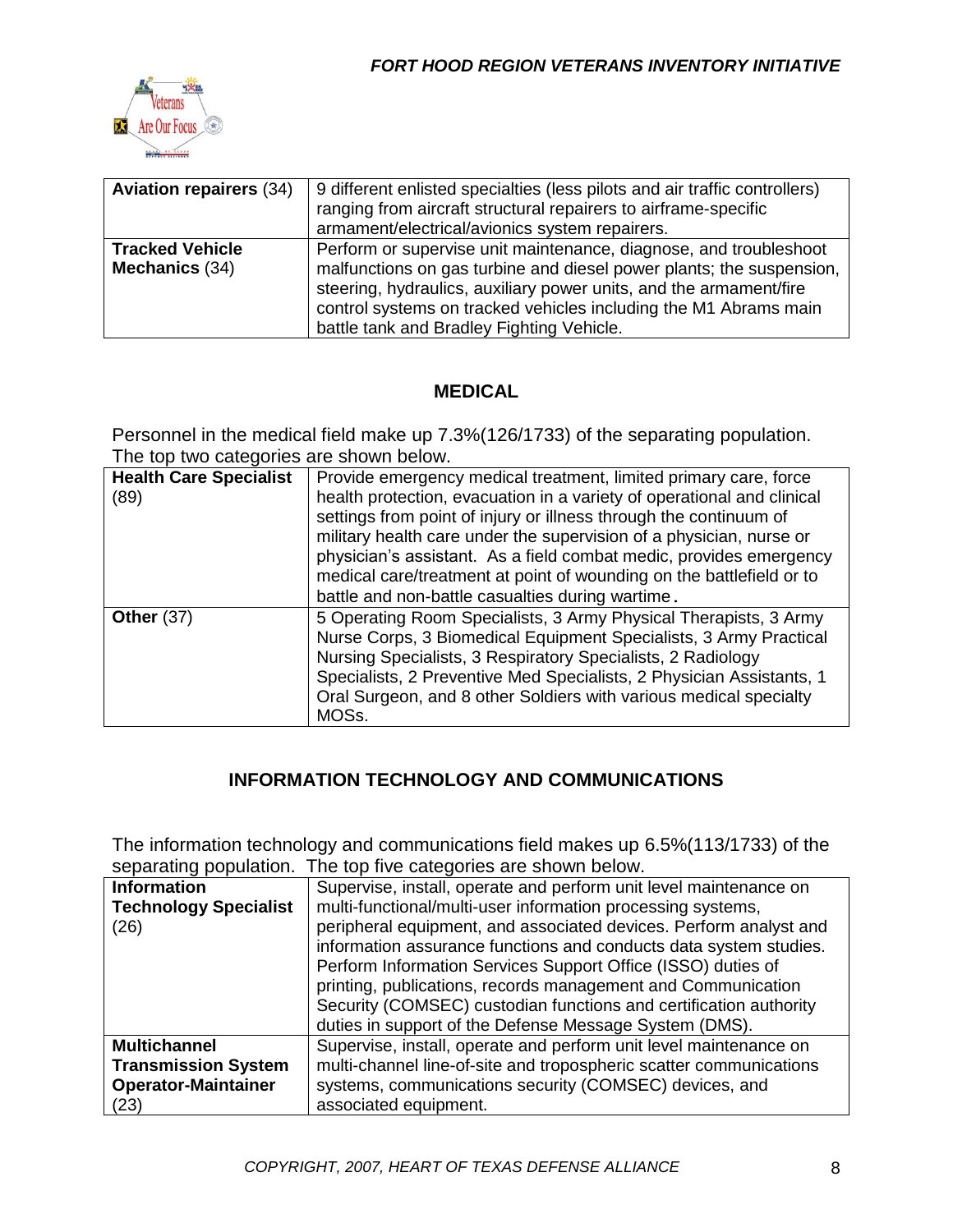

| <b>Nodal Network System</b><br><b>Operator-Maintainer</b><br>(23) | The Nodal Network Systems Operator-Maintainer supervises,<br>installs, operates, and performs systems maintenance on large and<br>small electronic switches; system control centers; node management<br>facilities; associated multiplexing and combat net radio interface<br>(CNRI) equipment; short range line of sight radio systems;<br>communications security (COMSEC) devices; and other equipment<br>associated with network switching operations. |
|-------------------------------------------------------------------|------------------------------------------------------------------------------------------------------------------------------------------------------------------------------------------------------------------------------------------------------------------------------------------------------------------------------------------------------------------------------------------------------------------------------------------------------------|
| <b>Satellite</b>                                                  | Satellite Communication Systems Operator-Maintainers are                                                                                                                                                                                                                                                                                                                                                                                                   |
| <b>Communication</b>                                              | responsible for making sure that the lines of communication are                                                                                                                                                                                                                                                                                                                                                                                            |
| <b>Systems Operator-</b>                                          | always up and running. They install, operate, maintain and repair                                                                                                                                                                                                                                                                                                                                                                                          |
| Maintainer (11)                                                   | strategic and tactical multichannel satellite communications.                                                                                                                                                                                                                                                                                                                                                                                              |
| <b>Cable Systems</b>                                              | Cable Systems Installer-Maintainers are primarily responsible for                                                                                                                                                                                                                                                                                                                                                                                          |
| <b>Installer-Maintainer</b>                                       | installing, operating and performing maintenance on cable and wire                                                                                                                                                                                                                                                                                                                                                                                         |
| (10)                                                              | communications systems, communication security devices and                                                                                                                                                                                                                                                                                                                                                                                                 |
|                                                                   | associated equipment.                                                                                                                                                                                                                                                                                                                                                                                                                                      |

### **E. DESIRED POST- MILITARY SERVICE EMPLOYMENT:**

Respondents are asked to indicate the type (or types) of post-military employment they desire. If married, they can indicate their spouse's employment preferences. In order to standardize input for ease of analysis, the survey provides 14 broad categories conforming to industry categories found in the North American Industrial Classification System (NAICS). The choice "other" is offered when a specific desired category is not provided. For this 2nd Quarter report, the top five desired categories of post-military service employment were<sup>2</sup>:

1. Soldiers Separating:

#### **SOLDIER SPOUSE**

| 1. Other:                    | 186. | 1. Medical/Health:        | 232 |
|------------------------------|------|---------------------------|-----|
| 2. Law Enforcement/Security: | 151  | 2. Other:                 | 202 |
| 3. Medical/Health:           | 120  | 3. Education/Teaching:    | 75  |
| 4. Computer/Software:        | 64   | 4. Administrative/Office: | 69  |
| 5. Management/Business:      | 61   | 5. Management/Business:   | 52  |

The anomalies in Military Occupational Specialty (MOS) data may have been carried over to the types of post-service employment desired. Soldiers with a medical-related specialty are usually considered "low density," however 7.3% of respondents came from that field; it is likely most, if

<sup>&</sup>lt;sup>2</sup>Employers desiring to hire Fort Hood veterans should contact Fort Hood Soldier for Life -Transition Assistance Program (formerly known as ACAP) directly through the TAP Director of Marketing, Mr Robert Schumacher: at (254)288-0827; [Robert.c.schumacher.civ@mail.mil;](mailto:Robert.c.schumacher.civ@mail.mil) or by posting their opportunity and company website URL on the TAP website [\(www.acap.army.mil\)](http://www.acap.army.mil/). Mr Schumacher can coordinate employer participation in a host of TAP transition events, as well as assist with highly specialized targeted hiring initiatives. Employers may place a job posting via "Work in Texas" (www.workintexas.com) - a statewide, internet-based job-matching system through Workforce Solutions of Central Texas (WFSCT) (254) 200-2020. The Texas Veterans Services (TVC) staff work closely with the Central Texas Workforce Business Services including job development, direct referrals, and military skills-civilian occupations matching. Contact Adam Jones, TVC Supervisor, (254) 200-2038.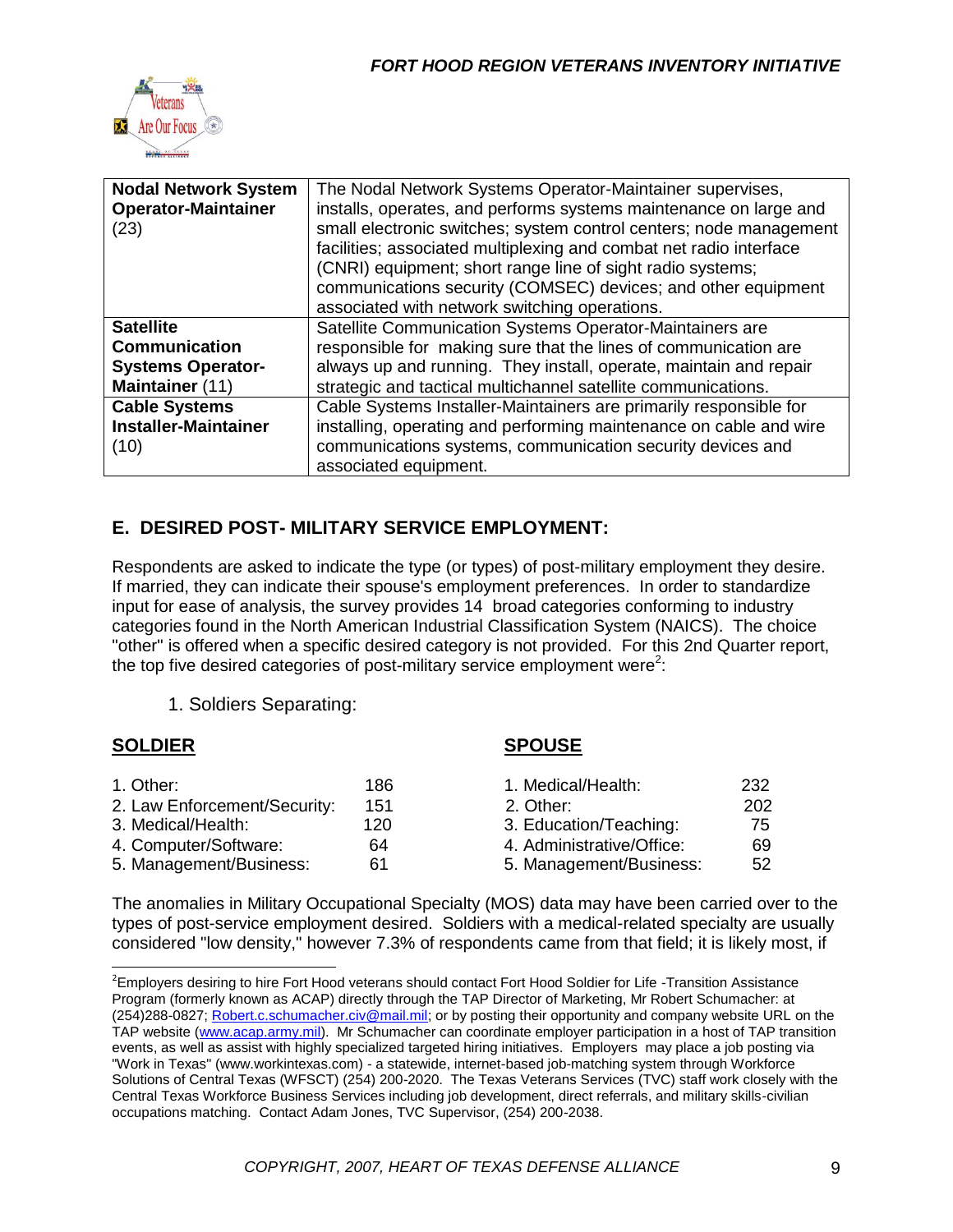

not all, would desire post-service employment in the medical field. Law Enforcement/Security has always ranked as one of the top five desired career choices for post-service employment, which continues to be the case this quarter and is most likely attributed to the large number of Soldiers separating with a Combat Arms MOS. While Management/Business has been one of the top desired careers for post-service employment since 2007, it was the fifth highest desired career for this quarter, which is the same as the past two quarters. Since October 2007, the top desired careers for spouses have always included Administrative/Office, Education/Teaching, and Management/Business, and this trend continued this quarter. The Medical/Health Field has been reported as one of the top five desired careers for spouses since July 2008, and it was the number one choice for spouses this quarter.

2. Soldiers Retiring:

The top categories of desired post-service employment for those intending to retire from military service are:

| 1. Management/Business:      | 139 responses |
|------------------------------|---------------|
| 2. Other:                    | 101 responses |
| 3. Law Enforcement/Security: | 96 responses  |
| 4. Admin/Office:             | 75 responses  |
| 5. Education/Teaching:       | 67 responses  |
| 6. Transportation/Warehouse: | 61 responses  |
|                              |               |

Management and Business, once again, remained the top desired area of employment for this 2nd quarter 2015. Law Enforcement/Security continued to remain one of the top desired careers after retirement from the service; this may be a function of the Military Occupational Specialty data being carried over to the types of post-service employment desired.

According to a new study by Payscale.com, management consultation is at the top of the list for best jobs for veterans. The following is a list of the 16 most common and well-paid occupations that veterans have entered since transitioning from the military service.

- Management consultant
- **Program manager, information technology**
- **Systems analyst**
- **FBI** agent
- **Field service engineer, medical equipment**
- **Systems engineer**
- **Information technology consultant**
- **Intelligence analyst**
- **Helicopter pilot**
- **Network engineer**
- **Project manager, construction**
- **Technical writer**
- **Business development manager**
- Network administrator, information technology
- **Heating, ventilation, and air conditioning service technician**
- **Fireman**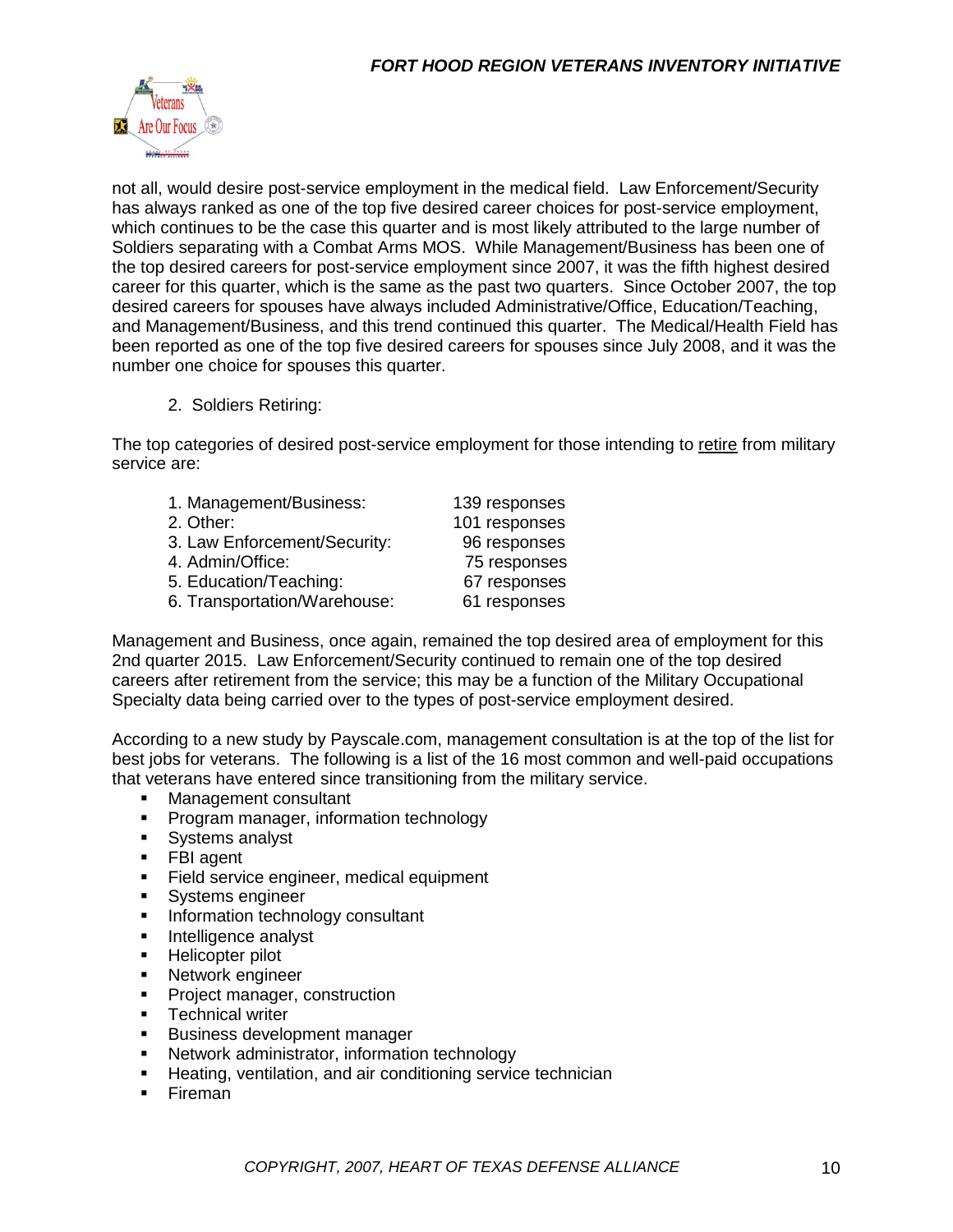

3. Employment:

Orion International, an employment placement service for former military personnel, finds that officers and senior-enlisted personnel typically find success in high-level management positions and many major corporations offer "fast-track" leadership development for veterans. Officers and Non-Commissioned Officers eligible to retire have spent many years leading increasingly larger and more complex organizations, are graduates of an Army Professional Education system that focuses on developing their leadership skills, and have demonstrated success as a result of their longevity of service. Employers are looking to former military personnel due to their leadership experience, transferrable skills, and proven accountability. These veterans are known for being highly energetic and motivated and are also known for being career-oriented, goal-oriented, and are very familiar with being in a position where accountability is high. Orion's goal is to help place those with strong leadership skills back into the private sector work force who have mastered the skills of management during military service and many companies are looking to veterans to fulfill that need.

The survey also asks respondents that if they do not intend to remain in the MSA upon leaving the service, would a job available in the area change their response. This resulted in another 26%-35% stating they would remain in the area if a job was available, which is an increase from the 18%-26% in the years prior to FY 2014. The Institute for Veterans and Military Families at Syracuse University performed a comprehensive study on the traits of military Veterans and developed a report of the results titled, "The Business Case for Hiring a Veteran."

#### [\(http://www.dol.gov/vets/vrap/Syracuse%20Business%20Case%20to%20Hire%20a%20Vet.pdf\)](http://www.dol.gov/vets/vrap/Syracuse%20Business%20Case%20to%20Hire%20a%20Vet.pdf)

This study reported that previous military service resulted in leadership ability and a strong sense of mission which are highly valued traits in a competitive business environment. Of the ten traits discussed in the paper, it identified that Veterans are adept at skills transfer from their past military experience to the new work environment, they are able to act quickly and decisively in a changing environment, they demonstrate high levels of resiliency, exhibit advanced teambuilding skills, and possess a strong organizational commitment. This research supports very compelling reasons for hiring individuals with military background and experience. The Killeen-Temple-Fort Hood MSA has a large pool of educated veteran job applicants to choose from and it is clear that many would respond favorably to remaining in the area if the right job was available to choose from at the end of their service in the military.

While it is understandable that jobs readily available within the area would retain many more Soldiers within the MSA upon leaving the service, the Census Bureau has confirmed that 2.4 million businesses are owned by military veterans. Veterans have many years of military experience preparing them for the rigors of running a small business. Their discipline, drive, and motivation are characteristics that make them desirable employees. The combination of self-driven veterans and an inexpensive cost of living makes the Killeen-Temple-Fort Hood MSA a desirable place to retire.

The *Operation Economic Transformation* Report identified four "target industries" or clusters that present the Greater Fort Hood Region with immediate opportunities for economic growth: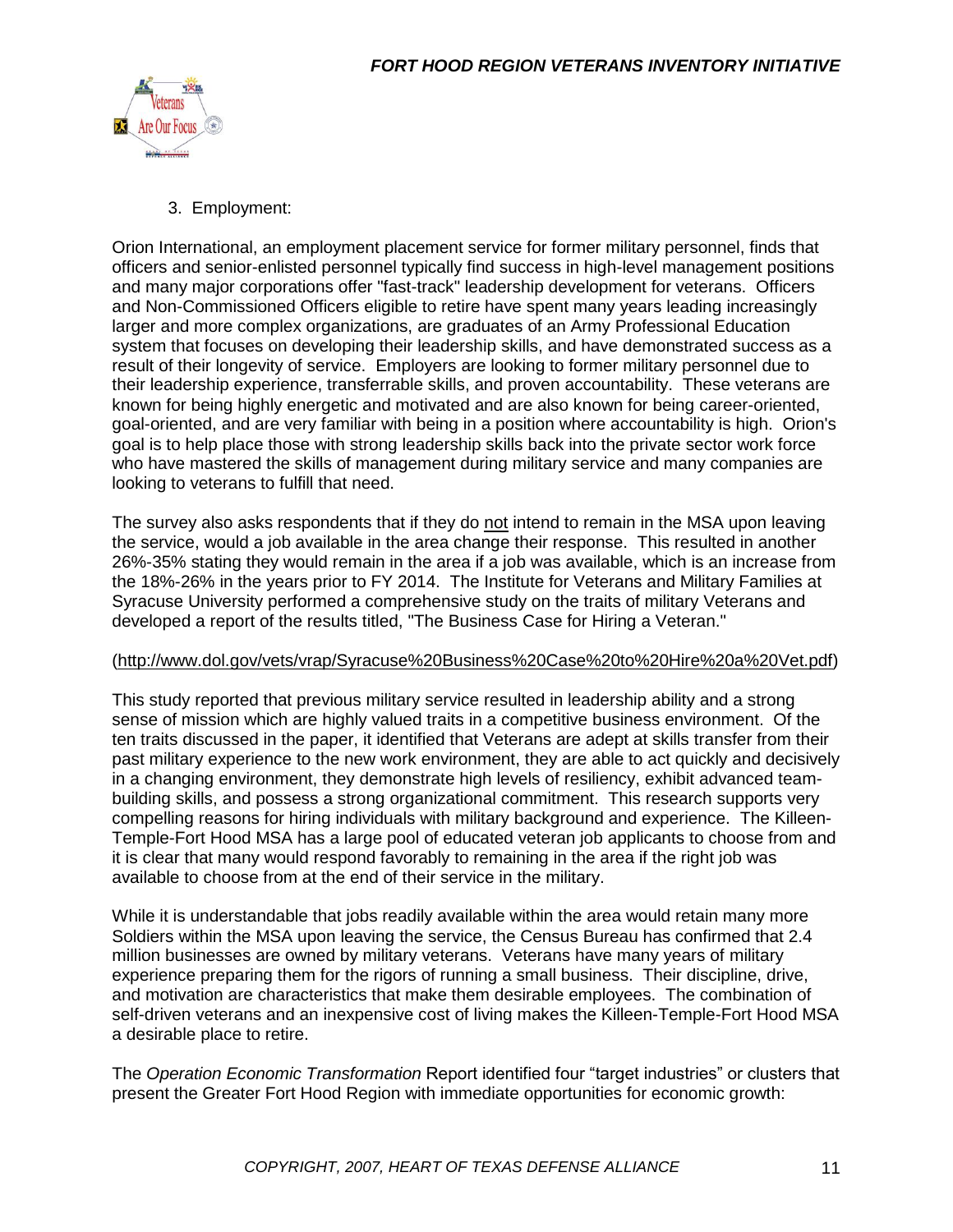

Information Technology Transportation and Logistics Healthcare Services Business Services

Clusters are geographic concentrations of interconnected firms and institutions utilizing related applications and serving similar markets. When fully developed, clusters can act as the principal drivers of economic growth and innovation in a region. The report recommended pursuing the development of these four clusters through a coordinated strategy of business retention, recruitment and entrepreneurship.



When separating the respondents into major MOS categories, there is a strong correlation between the numbers of separating Soldiers with those skills and the target clusters in the Operation Economic Transformation Report as shown in the chart above. In addition, because Officers and Non-Commissioned Officers eligible to retire have spent many years of their military career in leadership positions and are graduates of an Army Professional Education system, they have acquired many skills in Management and Administrative roles. This training and experience, regardless of their MOS, would directly correspond with the Business Services cluster.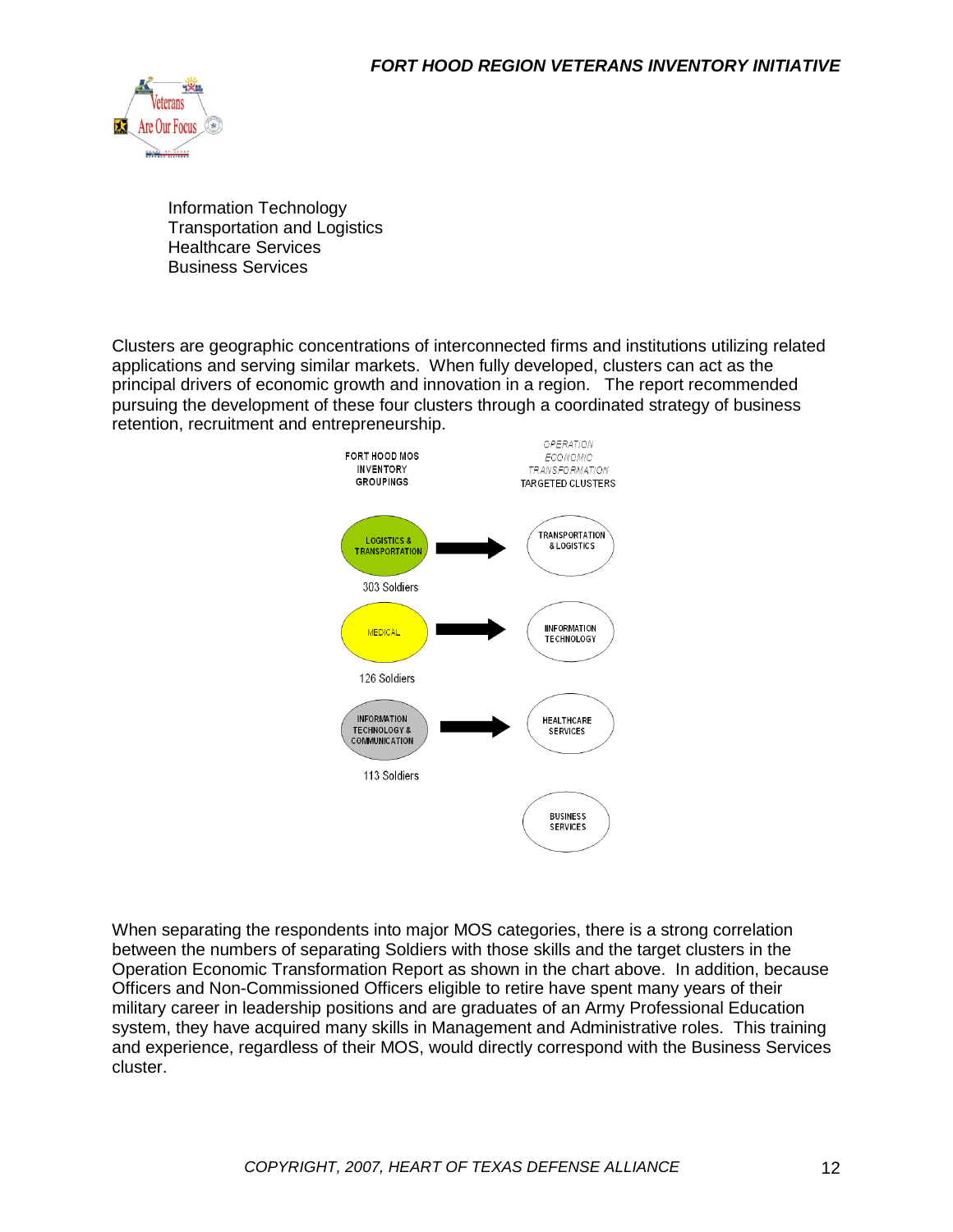

**F. EDUCATION LEVEL OF THOSE REMAINING IN THE REGION:** Respondents are asked to provide their highest level of educational attainment. For this quarter, 64.5% percent of the respondents who intend to remain in the region have some level of post-secondary education:

- 1. Some College 48.7%
- 2. Associates Degree 13.6%
- 3. Baccalaureate Degree 12.2%
- 4. Masters/PhD Degree 4.3%

The data from over 30,000 Soldiers separating during the last eight years indicates that for those Soldiers who intend to remain in the Killeen-Temple-Fort Hood MSA (both retirement eligible and non-retirement eligible), educational attainment for those completing their Masters or PhD has increased. This could be a result of the availability of upper level universities in the area. This data is further affirmation that those Soldiers leaving the service provide a large amount of highly educated potential employees for the area.

**Educational Attainment % of Those** 



Anecdotally, businesses indicate they want to hire veterans. Educational attainment is a key variable in that process given the current national unemployment rate. With the sluggish job market and the extra benefits of health care, tuition assistance, and housing and food allowances while in the service, the military is becoming a more favorable career choice. However, with the downsizing of troop levels, the standards of recruiting has become more stringent. Today, candidates applying with a GED are often turned away and encouraged to complete at least 15 college credits before re-applying which guarantees a more educated group of veterans<sup>3</sup>. When taking into account that Central Texas offers a low cost of living, has several post secondary educational institutions within the Killeen-Temple-Fort Hood MSA where Soldiers are able to complete their degrees, and the fact that a large percent of Soldiers

 3 Annalyn Kurtz, Getting Into the Military is Getting Tougher,

http://money.cnn.com/2013/05/15/news/economy/military-recruiting/, 15 May 2013.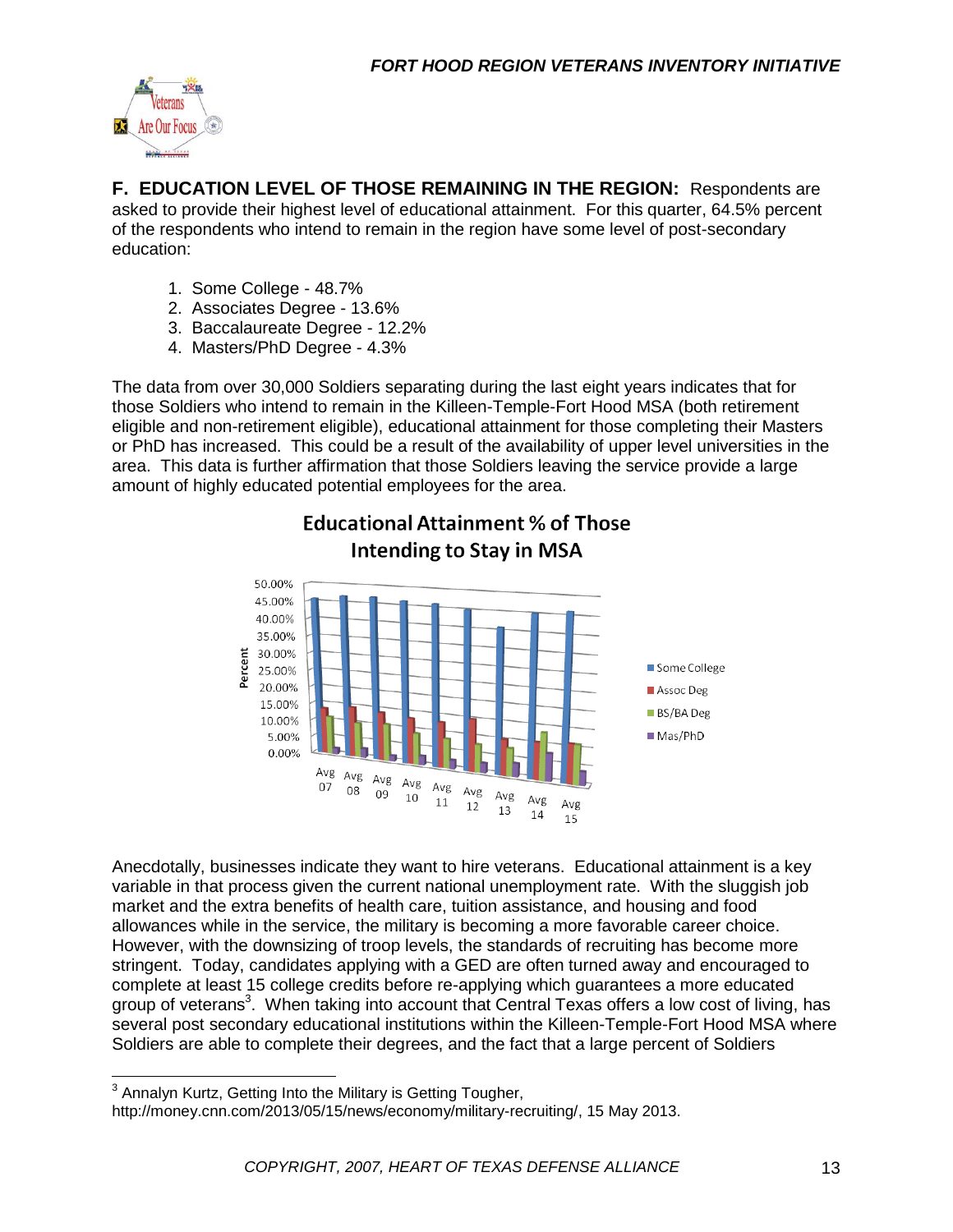

separating from the service desire to remain in the area, the Killeen-Temple-Fort Hood MSA is becoming a very desirable area for potential business partners to relocate to the area. This opportunity may also motivate many other Soldiers who have started their degree as indicated in the above graph to complete their education through the use of their Post 9/11 GI Bill benefits, with the potential of a job in the area after leaving the service.

#### **G. REASONS FOR REMAINING IN THE MSA:**

1. In 2013, the survey was revised to gain more clarity on the Quality of Place factors cited by separating Soldiers that impact their decision to remain in Central Texas or not after their service ends. The majority of those completing the survey were staying due to the MSA quality of life, while two other large groups were staying due to their spouse being employed locally, or the Soldier's completion of their education. With the addition of Texas A&M-Central Texas to the MSA, the Soldiers and their spouses now have the opportunity to complete their baccalaureate or master's degree while remaining in an area with a lower cost of living compared to other areas with universities.



## **Reasons for Remaining Inside the MSA** 2nd Quarter FY 2015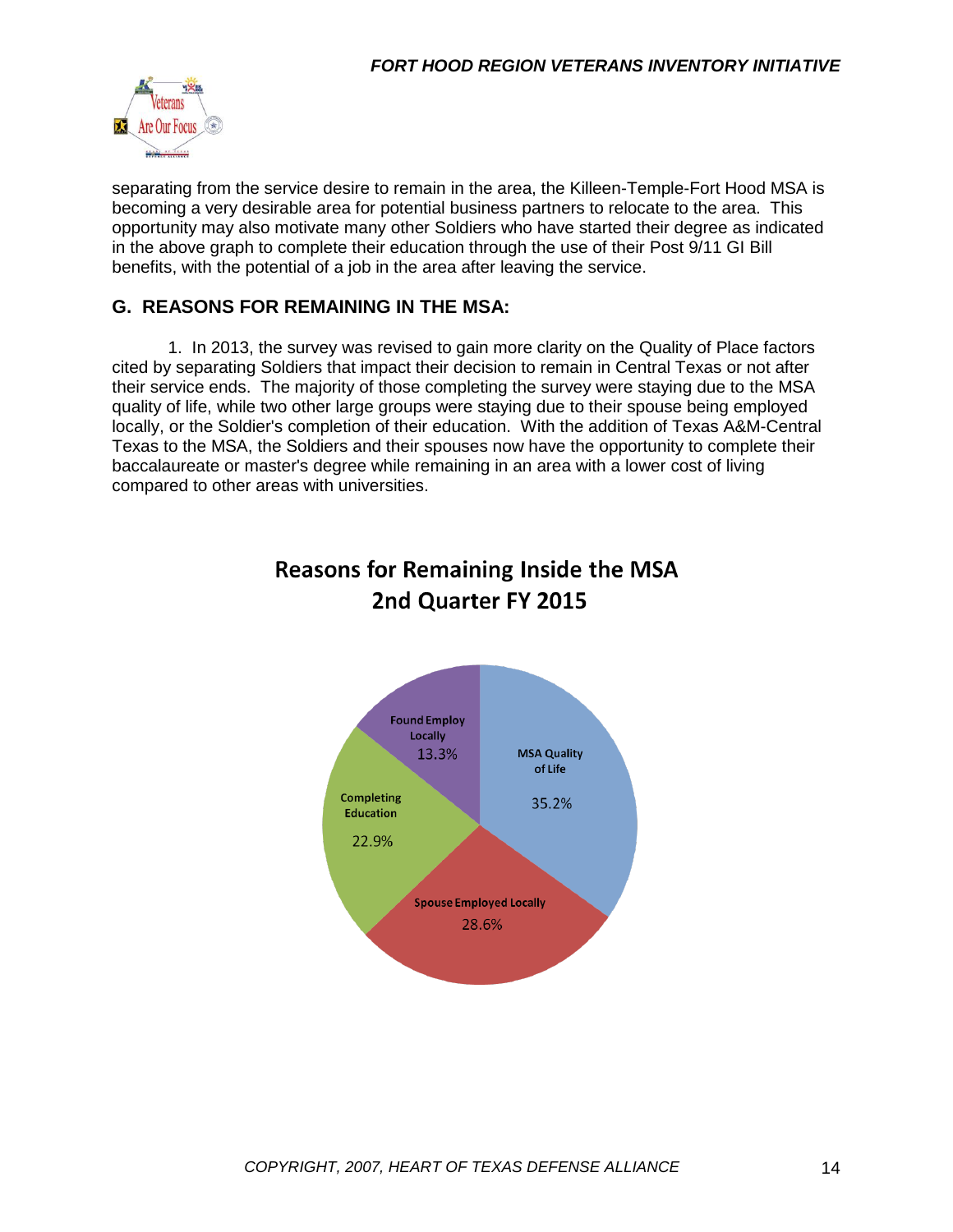

2. The graph below addresses the reasons for those service members not staying in the MSA after separation. The majority of those living outside of the MSA after separation was mainly due to wanting to return to their home of record, and the second largest group stated that seeking employment elsewhere was their primary reason. These have been the top two reasons for the past four quarters. While returning to home of record is not something that can be improved for the area, available and desirable employment and the perception of the MSA quality of life are areas that can be improved.



# **Reasons for Living Outside of the MSA** 2nd Quarter FY 2015

Perceptions versus reality. As 85 to 90 percent of Fort Hood Soldiers reside on-post or in the communities of Central Texas (98% within 10 miles of the Fort Hood main gate), the comments reflect their perceptions of areas where improvements might further influence their decision to remain in the region when their military service ends. As Operation Economic Transformation points out, "Economic development planning that is responsive to new opportunities …recognizes the increasing importance of quality of place in the attraction and retention of business and workers. Quality of Place is about providing options, not just for current residents, but for those who will be residents in the future." Quality of Place within the MSA is important to retaining Soldiers in the area after separating, and as seen in the previous graph, acquiring a desired job locally is just as important as well. Veterans ending their service at Fort Hood are clearly a talented and educated workforce worth retaining in the Central Texas region, and their perceptions of the Quality of life is important to be considered in future planning. While the quality of life is affected greatly by perception, bringing in larger industry and providing those employment opportunities is one strong way to make the quality of life in the MSA more desirable.